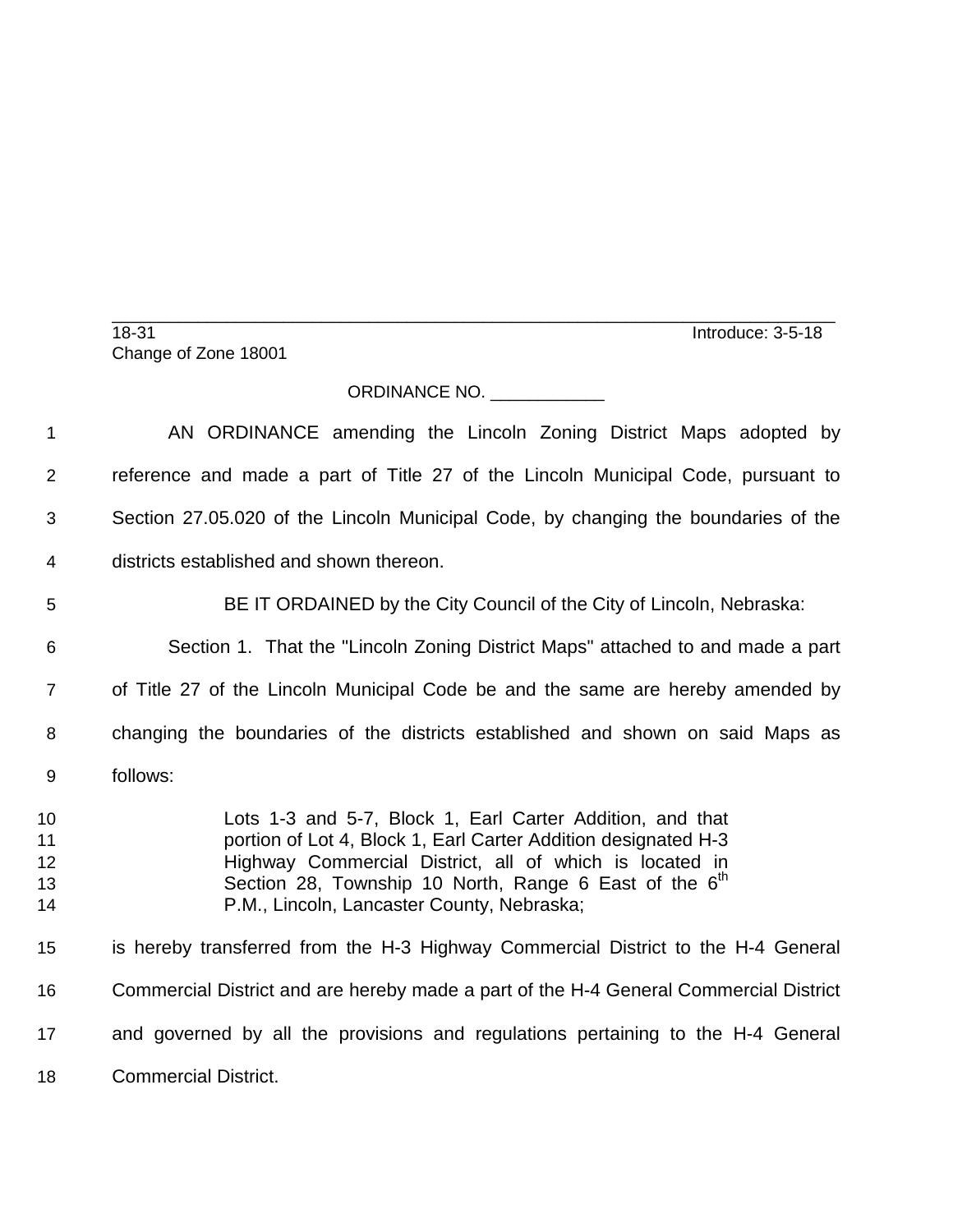| 1                             | Section 2. That the "Lincoln Zoning District Maps" attached to and made a part                                                                                                                                             |
|-------------------------------|----------------------------------------------------------------------------------------------------------------------------------------------------------------------------------------------------------------------------|
| $\overline{2}$                | of Title 27 of the Lincoln Municipal Code be and the same are hereby amended by                                                                                                                                            |
| 3                             | changing the boundaries of the districts established and shown on said Maps as                                                                                                                                             |
| 4                             | follows:                                                                                                                                                                                                                   |
| 5<br>6<br>$\overline{7}$<br>8 | That portion of Lot 4, Block 1, Earl Carter Addition<br>designated I-1 Industrial District, located in Section 28,<br>Township 10 North, Range 6 East of the 6 <sup>th</sup> P.M., Lincoln,<br>Lancaster County, Nebraska; |
| $9\,$                         | is hereby transferred from the I-1 Industrial District to the H-4 General Commercial                                                                                                                                       |
| 10                            | District and are hereby made a part of the H-4 General Commercial District and                                                                                                                                             |
| 11                            | governed by all the provisions and regulations pertaining to the H-4 General                                                                                                                                               |
| 12                            | <b>Commercial District.</b>                                                                                                                                                                                                |
| 13                            | Section 3. That the "Lincoln Zoning District Maps" attached to and made a part                                                                                                                                             |
| 14                            | of Title 27 of the Lincoln Municipal Code be and the same are hereby amended by                                                                                                                                            |
| 15                            | changing the boundaries of the districts established and shown on said Maps as                                                                                                                                             |
| 16                            | follows:                                                                                                                                                                                                                   |
| 17<br>18<br>19                | A portion of Outlot A, West Hobelman 1st Addition, located<br>in Section 28, Township 10 North, Range 6 East of the $6th$<br>P.M., Lincoln, Lancaster County, Nebraska;                                                    |
| 20                            | is hereby transferred from the H-3 Highway Commercial District to the AG Agriculture                                                                                                                                       |
| 21                            | District and are hereby made a part of the AG Agriculture District and governed by all                                                                                                                                     |
| 22                            | the provisions and regulations pertaining to the AG Agriculture District.                                                                                                                                                  |
| 23                            | Section 4. That the "Lincoln Zoning District Maps" attached to and made a part                                                                                                                                             |
| 24                            | of Title 27 of the Lincoln Municipal Code be and the same are hereby amended by                                                                                                                                            |
| 25                            | changing the boundaries of the districts established and shown on said Maps as                                                                                                                                             |
| 26                            | follows:                                                                                                                                                                                                                   |

-2-